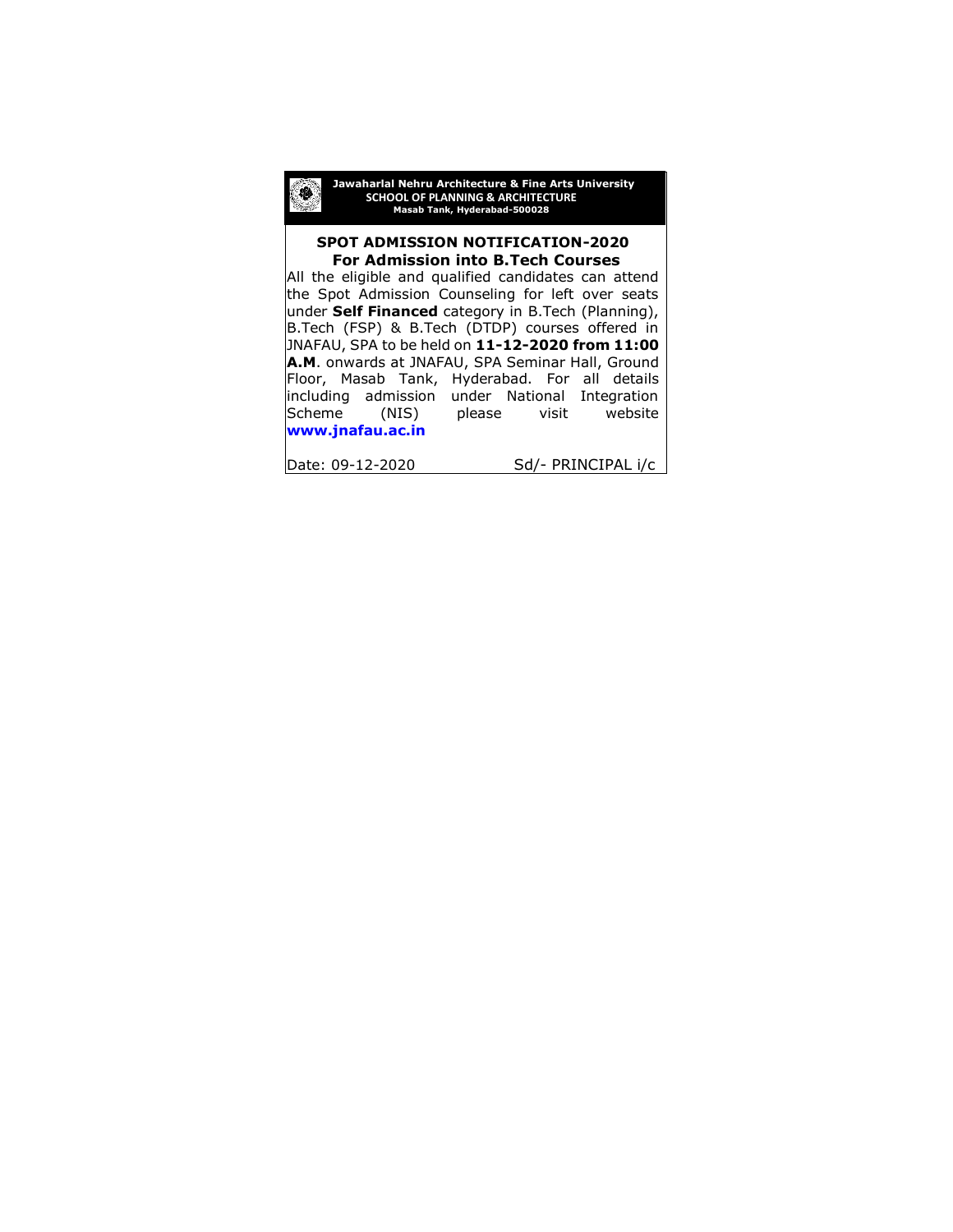### **SPOT ADMISSIONS GUIDELINES TO CANDIDATES**

The candidates are hereby informed that the left over vacancies will be filled by the Institutional Spot Admissions to be held at JNAFA University, Masab Tank, Hyderabad. The candidates desirous to seek admission are informed to contact the Office of the Principal.

- ➢ Candidates without original certificates are not permitted for spot admissions.
- ➢ **Candidate shall present with all original certificates for spot admissions verification.** After due verification the original certificates shall be returned back to the candidate. The candidate has to hand over a set of Xerox copies of certificates and Original Transfer Certificate (T.C) at the college.
- ➢ **Fee reimbursement is not applicable to the candidates admitted Under Institutional Spot Admissions.**

### **Total Vacancy Position:**

| Total vacancies for Institutional spot admissions $=$ Unfilled seats at the end of Phase-II + |                                               |
|-----------------------------------------------------------------------------------------------|-----------------------------------------------|
|                                                                                               | Number not reported from the list of allotted |
|                                                                                               | candidates $+$ number reported by cancelled   |
|                                                                                               | after Phase-II.                               |
|                                                                                               |                                               |

### **Eligibility Criteria:**

- a. The vacancies are to be filled first with those qualified in TSEAMCET-2020 and passed in  $10+2$ examination (with group subjects as Mathematics, Physics and Chemistry).
- b. If the vacancies are still left, candidates without TSEAMCET Rank and passed  $10+2$  or its equivalent examination (with group subjects as Mathematics, Physics and Chemistry) shall be considered.
- c. Candidate belonging to other state and completely studied there (Other State) and whose parents belong to other state and residing there only is eligible for admission under National Integration Scheme (NIS) for which separate application is enclosed.
- d. Candidates possessing Intermediate or its equivalent certificates other than those issued by the Board of Intermediate Education, Telangana / AP shall submit equivalency certificate from Board of Intermediate Education, Telangana.
- e. Candidates possessing Diploma Certificates other than those issued by State Board of Technical Education, Telangana shall be asked to get the equivalency from SBTET, TS before granting admission.
- f. The vacancies will be filled as per the merit order and as per the concerned category, local area, gender and as per rules of conversion.
- g. **Candidates have to pay the tuition fee immediately after allotment of seat under spot admission.**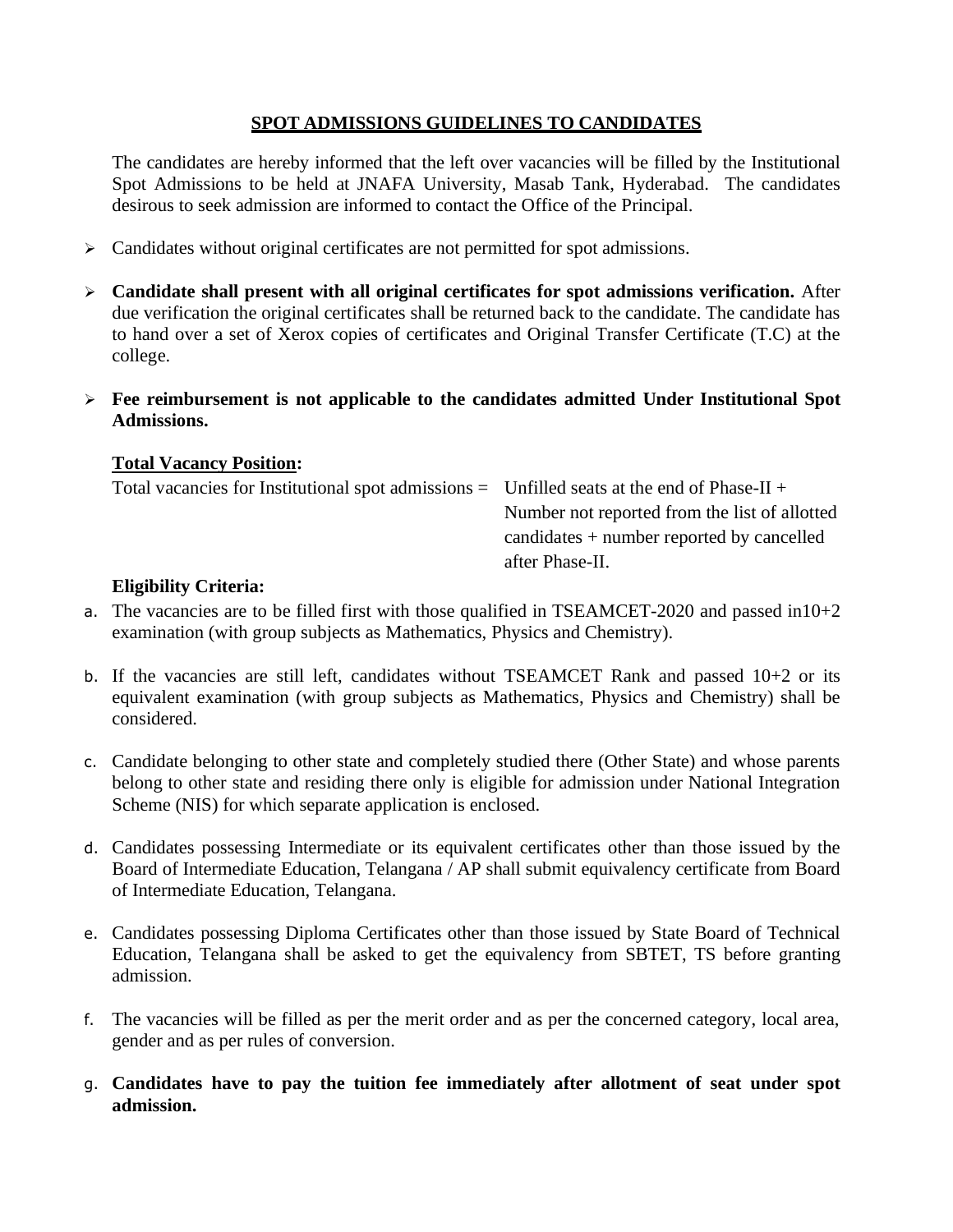## **CERTIFICATES TO BE PRODUCED:**

- ➢ SSC Marks Memo Original
- ➢ Intermediate or its equivalent Original
- ➢ Study Certificates Originals
- ➢ TSEAMCET-2020 Rank Card, if qualified
- ➢ Caste Certificate, if applicable
- ➢ Residence Certificate, if applicable
- $\triangleright$  Transfer Certificate (TC) of 12<sup>th</sup> Class

# **Contact No's**.

| B.Tech. (FSP)      | : 9866569793 |
|--------------------|--------------|
| B.Tech. (Planning) | : 8125144142 |
| B.Tech. (DTDP)     | : 9014603351 |

**Principal JNAFAU, SPA**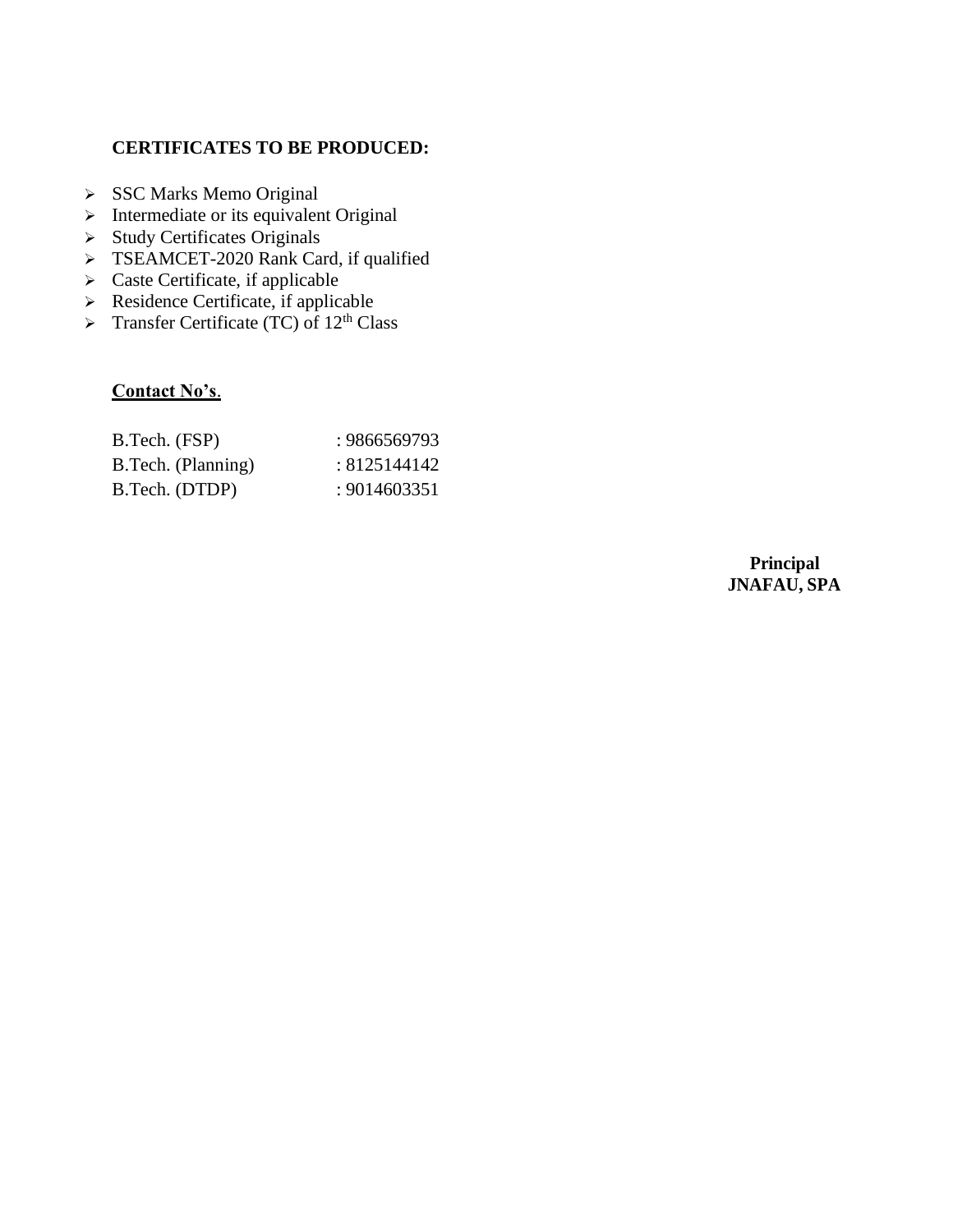#### **Date: 09-12-2020**

#### **Fee Particulars for the Academic Year 2020-21:**

- 1. Tuition Fee : Rs.50,000/- (Per Annum) for Self Finance course.
- 2. Admission and other Fee : Rs.11,400/- (1<sup>st</sup> Year), Rs.5,700/- (Remaining years)
- 3. Registration & Processing Fee
	- a) TSEAMCET 2020 Qualified Candidates : Rs.1200/-
	- b) TSEAMCET 2020 Not Qualified Candidates : Rs.2000/-

### **Vacancies**

| S. No. | Course              | No. of<br>Vacancies | <b>Tuition Fee</b> | Eligibility        |
|--------|---------------------|---------------------|--------------------|--------------------|
|        | B. Tech. (DTDP)     | 27                  |                    | 10+2 with MPC $\&$ |
|        |                     |                     |                    | TSEAMCET - 2020    |
| 2      | B. Tech. (FSP)      | 45                  | $Rs.50,000/-$      | 10+2 with MPC $&$  |
|        |                     |                     |                    | per year           |
| 3      | B. Tech. (Planning) | 11                  |                    | 10+2 with MPC $&$  |
|        |                     |                     |                    | TSEAMCET - 2020    |

**sd/- Principal i/c**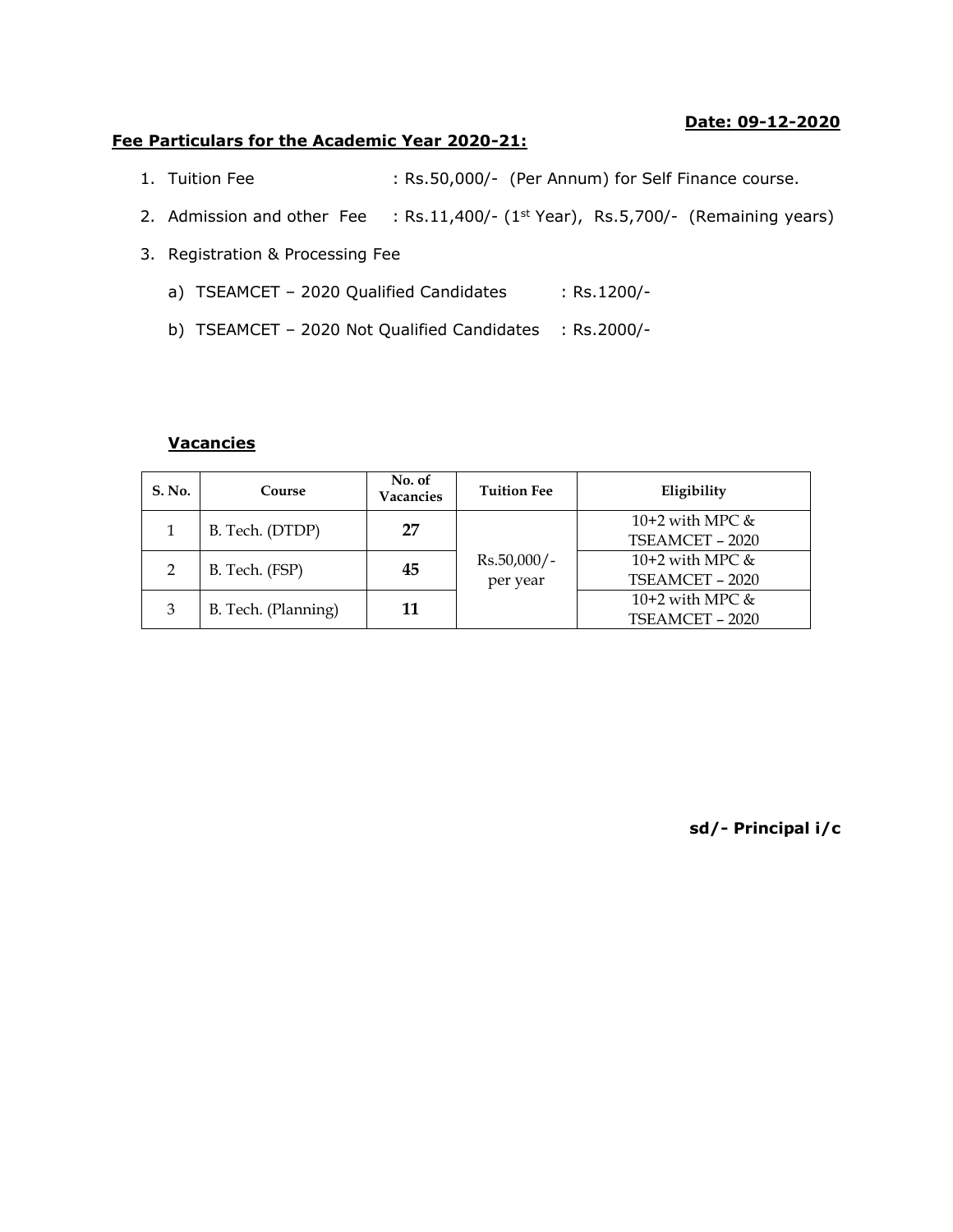

**JAWAHARLAL NEHRU ARCHITECTURE AND FINE ARTS UNIVERSITY**

Mahaveer Marg, Masab Tank, Hyderabad-028.

# **DETAILED NOTIFICATION**

# **FOR ADMISSION INTO B.TECH. (PLANNING) / B.TECH. (DTDP) / B. TECH (FSP) UNDER NATIONAL INTEGRATION SCHEME (NIS) - 2020**

# **Admission process for National Integration Scheme (NIS):**

1. Supernumerary seats of 5% on the approved intake in each course are meant for students of other states under **National Integration Scheme** (NIS). **Admission into this quota is applicable only to those candidates who wrote TS-EAMCET-2020 (for B. Tech Courses), and who studied completely in other states of India (other than Telangana and Andhra Pradesh).** Candidates who studied outside India in other countries are not eligible for admission under NIS. Priority will be given for those who have qualified in TS-EAMCET – 2020.

| S. No.        | Course              | Total<br><b>Seats</b> | <b>NIS</b><br>seats | Tuition fee per<br>annum | Eligibility                          |
|---------------|---------------------|-----------------------|---------------------|--------------------------|--------------------------------------|
|               | B. Tech. (DTDP)     | 60                    |                     | $Rs.50,000/-$            | 10+2 with MPC $&$<br>TSEAMCET - 2020 |
| $\mathcal{D}$ | B. Tech. (FSP)      | 60                    |                     | $Rs.50,000/-$            | 10+2 with MPC $&$<br>TSEAMCET - 2020 |
| 3             | B. Tech. (Planning) | 40                    |                     | $Rs.50,000/-$            | 10+2 with MPC $&$<br>TSEAMCET - 2020 |

- 2. **All Non–Andhra Pradesh / Non-Telangana candidates seeking admission under National** Integration Scheme (NIS) shall apply through the prescribed application form available in the website with all relevant certificates (xerox copies).
- 3. All the candidates have to pay **Application cum Processing fee of Rs. 2,000/-.** Application cum processing fee **(Non Refundable) shall be paid in the form of Demand draft in favour of "The Registrar, Admissions, JNAFA University" payable at Hyderabad only.**
- **4. The filled in application form with all relevant certificates and Demand draft should reach the Co-ordinator, Admissions, JNAFA University, Masab Tank, Hyderabad – 500 028 Telangana on or before 5:00 PM of 16-12-2020 (through speed post or in person).**
- **5. The allotment of seats under National Integration Scheme will be made by the university and made available on the website [\(www.jnafau.ac.in\)](http://www.jnafau.ac.in/).**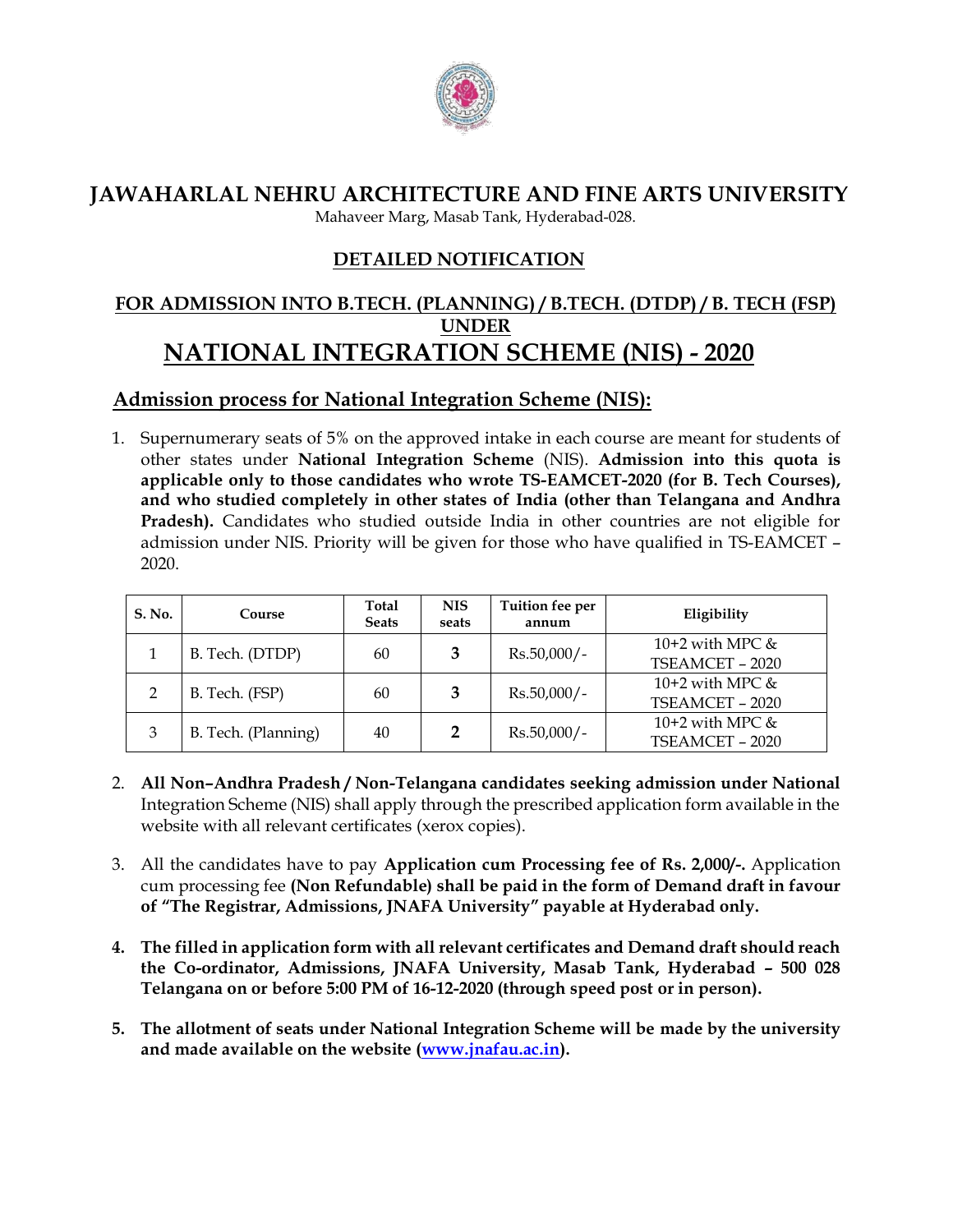

# **JAWAHARLAL NEHRU ARCHITECTURE AND FINE ARTS UNIVERSITY**

Mahaveer Marg, Masab Tank, Hyderabad-028.

## **APPLICATION FORM**

### FOR ADMISSION INTO B.TECH. (PLANNING) / B.TECH. (DTDP) / B. TECH (FSP) UNDER **NATIONAL INTEGRATION SCHEME (NIS)**

I. Course applying for: A. UG \_\_\_\_\_\_\_\_\_\_\_\_\_\_\_\_\_\_\_\_\_\_\_ {B.Tech. (Planning/DTDP/FSP}

- II. State you belong to: \_\_\_\_\_\_\_\_\_\_\_\_\_\_\_\_\_\_\_\_\_\_\_\_\_\_\_\_\_\_\_\_\_\_\_\_\_\_\_\_\_\_\_\_\_\_\_\_\_\_\_\_\_\_\_\_\_\_
- III. Name of the Candidate: \_\_\_\_\_\_\_\_\_\_\_\_\_\_\_\_\_\_\_\_\_\_\_\_\_\_\_\_\_\_\_\_\_\_\_\_\_\_\_\_\_\_\_\_\_\_\_\_\_\_\_\_\_\_\_\_
- IV. Father Name: \_\_\_\_\_\_\_\_\_\_\_\_\_\_\_\_\_\_\_\_\_\_\_\_\_\_\_\_\_\_\_\_\_\_\_\_\_\_\_\_\_\_\_\_\_\_\_\_\_\_\_\_\_\_\_\_\_\_\_\_\_\_\_\_\_
- V. Gender (Male / Female):
- VI. Qualifications : Study details

| Class     | Name of the School | City & State |
|-----------|--------------------|--------------|
| I to $X$  |                    |              |
| XI to XII |                    |              |

- VII. Qualifying Exam details: Exam \_\_\_\_\_\_\_\_\_\_\_\_\_\_\_\_\_\_\_\_\_\_\_\_\_\_Rank: \_\_\_\_\_\_\_\_\_\_\_\_\_  $\bullet$  TS – EAMCET – 2020
- VIII. Address for communication:

\_\_\_\_\_\_\_\_\_\_\_\_\_\_\_\_\_\_\_\_\_\_\_\_\_\_\_\_\_\_\_\_\_\_\_\_\_\_\_\_\_\_\_\_\_\_\_\_\_\_\_\_\_\_\_\_\_\_\_\_\_\_\_\_\_\_\_\_\_\_\_\_\_\_\_\_\_\_ Email ID:  $\blacksquare$ 

\_\_\_\_\_\_\_\_\_\_\_\_\_\_\_\_\_\_\_\_\_\_\_\_\_\_\_\_\_\_\_\_\_\_\_\_\_\_\_\_\_\_\_\_\_\_\_\_\_\_\_\_\_\_

IX. Fee details: D.D. No.  $\qquad \qquad$  date:

\_\_\_\_\_\_\_\_\_\_\_\_\_\_\_\_\_\_\_\_\_\_\_\_\_\_\_\_\_\_\_\_\_\_\_\_\_\_\_\_\_\_\_\_\_\_\_\_\_\_\_\_\_\_\_\_\_\_\_\_\_\_\_\_\_\_\_\_\_\_\_\_\_\_\_\_\_\_

Amount: \_\_\_\_\_\_\_\_\_\_\_\_\_\_\_\_\_\_\_ Bank: \_\_\_\_\_\_\_\_\_\_\_\_\_\_\_\_\_\_\_\_\_\_\_\_\_\_\_\_\_\_\_

**SIGNATURE**